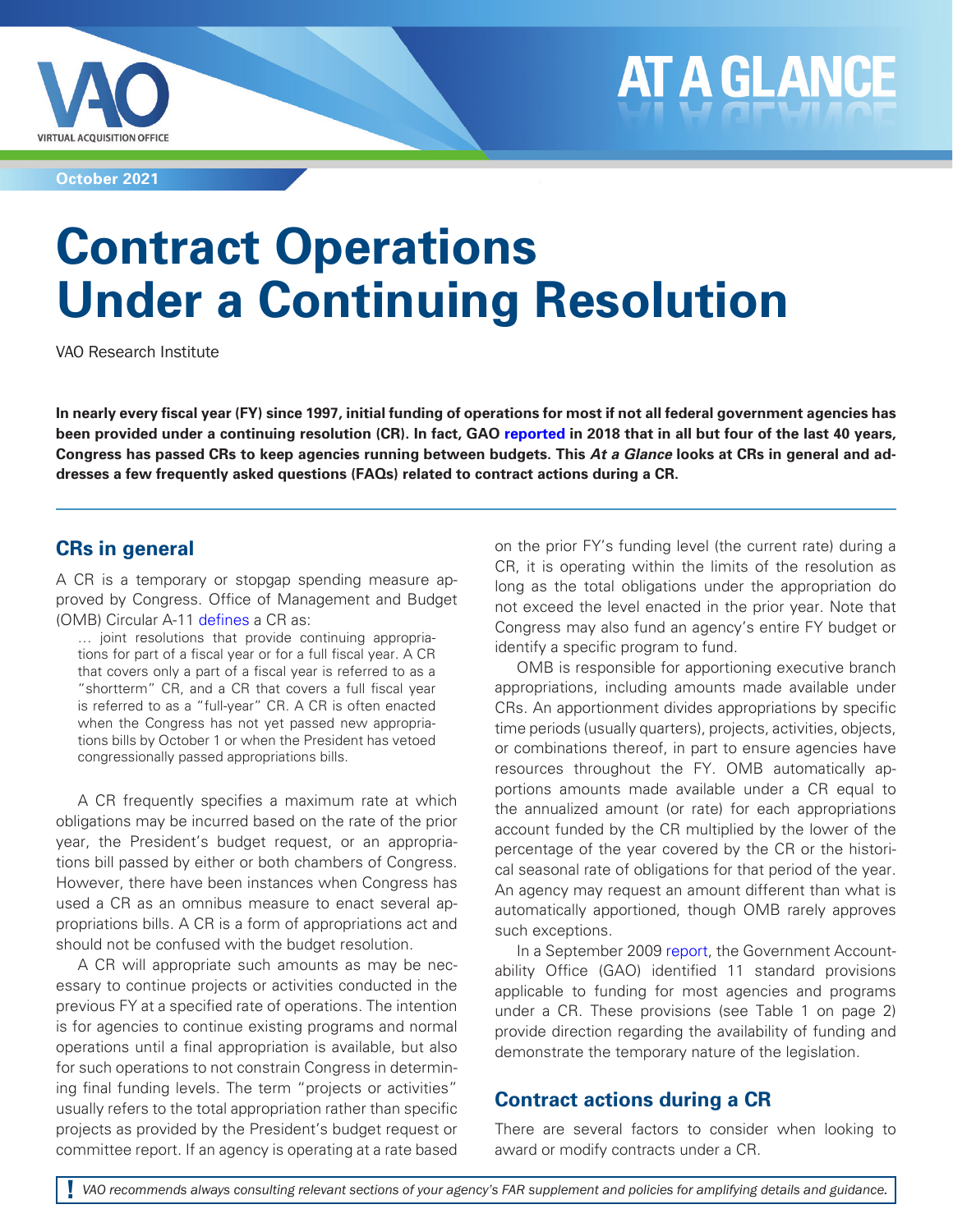## **Preparing procurement requests**

During a CR, appropriations are available to fund contracts or option years up to the amount authorized. At times, the terms of the CR limit the number of days for which funding is available. When this is the case, the procurement request should contain language similar to:

Funds are provided for the period of performance beginning with the effective date of the award and continuing through [ending date of the CR], under authority of the FY20XX continuing resolution. The remaining balance will be made available upon enactment of the FY20XX regular appropriation or incrementally in the event of successor continuing resolutions.

## **Contract types for different requirements**

Based on a [review](https://www.gotovao.com/Documents/87efc0a3bf1a4cdcb2f355d8311ade3c) of GAO statements and legal decisions, we conclude that incremental funding of a contract action for severable services is permissible for any contract type (i.e., fixed-price (FP), time-and-materials (T&M), labor-hour (LH), or cost-reimbursement) as long as:

- 1. A bona fide need for the services exists when the initial obligation is made.
- 2. Incremental funding is not prohibited by the agency's applicable appropriations, financial management reg-

ulations, or acquisition regulations (see this [inquiry](https://www.gotovao.com/Documents/87efc0a3bf1a4cdcb2f355d8311ade3c)  [response](https://www.gotovao.com/Documents/87efc0a3bf1a4cdcb2f355d8311ade3c) to learn more).

- 3. The services being acquired are severable.
- 4. All other applicable regulations are followed.
- 5. The acquisition instrument includes any relevant Federal Acquisition Regulation (FAR) and agency supplement clauses necessary to limit the government's financial liability.

However, GAO has consistently held that nonseverable services shall not be incrementally funded. Absent special statutory authority, nonseverable services and any supply acquisitions must be fully funded at the time of award, a fact that must be considered when allocating CR funding to competing agency requirements. For supply requirements that must be initiated under a CR, subdividing the requirement into base and option quantities is the primary proper approach.

## **Awarding new contracts**

Agencies may award contracts during a CR. New or followon awards that continue program requirements must provide at least partial funding for obligation of the contract

| <b>PROVISION</b>             | <b>DESCRIPTION</b>                                                                                                                                                                                                                                                                                                                                                                                         |
|------------------------------|------------------------------------------------------------------------------------------------------------------------------------------------------------------------------------------------------------------------------------------------------------------------------------------------------------------------------------------------------------------------------------------------------------|
| Rate for operations          | Appropriates amounts necessary to continue projects and activities conducted in the prior FY at a specific rate<br>for operations.                                                                                                                                                                                                                                                                         |
| Extent and manner            | Incorporates restrictions from the prior year's appropriations acts or acts currently under consideration.                                                                                                                                                                                                                                                                                                 |
| No new starts                | Amounts appropriated under a CR are not available to initiate or resume projects or activities for which<br>appropriations, funds, or authority were not available during the prior FY.                                                                                                                                                                                                                    |
| Coverage of CR<br>operations | Appropriations made available under the CR remain available to cover all properly incurred obligations and<br>expenditures during the CR.                                                                                                                                                                                                                                                                  |
| Adjustment of accounts       | Expenditures made during the CR will be charged against applicable appropriations acts once they are enacted.                                                                                                                                                                                                                                                                                              |
| Apportionment timing         | Apportionment time requirements under 31 USC § 1513 are suspended during a CR, but appropriations<br>provided under a CR still must be apportioned to comply with the Antideficiency Act and other federal laws.                                                                                                                                                                                           |
| High rate of operations      | Programs or activities with a high rate of obligation or complete distribution of appropriations at the beginning<br>of the prior FY cannot follow the same pattern of obligation, nor should any obligations be made that would<br>impinge on final funding prerogatives.                                                                                                                                 |
| Limited funding actions      | Agencies should implement only the most limited funding action to continue operations at the enacted rate.                                                                                                                                                                                                                                                                                                 |
| Appropriated<br>entitlements | Entitlements and other mandatory payments whose budget authority was provided in the prior year<br>appropriations acts can continue at a rate to maintain program levels under current law (or operate at present-<br>year levels). Amounts available for payments that come due on or near the first day of each month within a CR<br>must continue to be made for 30 days after the CR termination date. |
| Furlough restriction         | OMB and other government officials can apportion up to the full amount of the rate for operations to avoid a<br>furlough of civilian employees. This authority may not be used until after an agency has taken all necessary<br>action to defer or reduce nonpersonnel-related administrative expenses.                                                                                                    |
| <b>Termination date</b>      | Date on which the CR expires. Usually based on the earlier of a specific date or enactment of the annual<br>appropriations acts.                                                                                                                                                                                                                                                                           |

## **Table 1: Provisions Applicable to Funding Agencies and Programs Under a CR**

*Source: GAO report* [GAO-09-879](https://www.gao.gov/products/gao-09-879)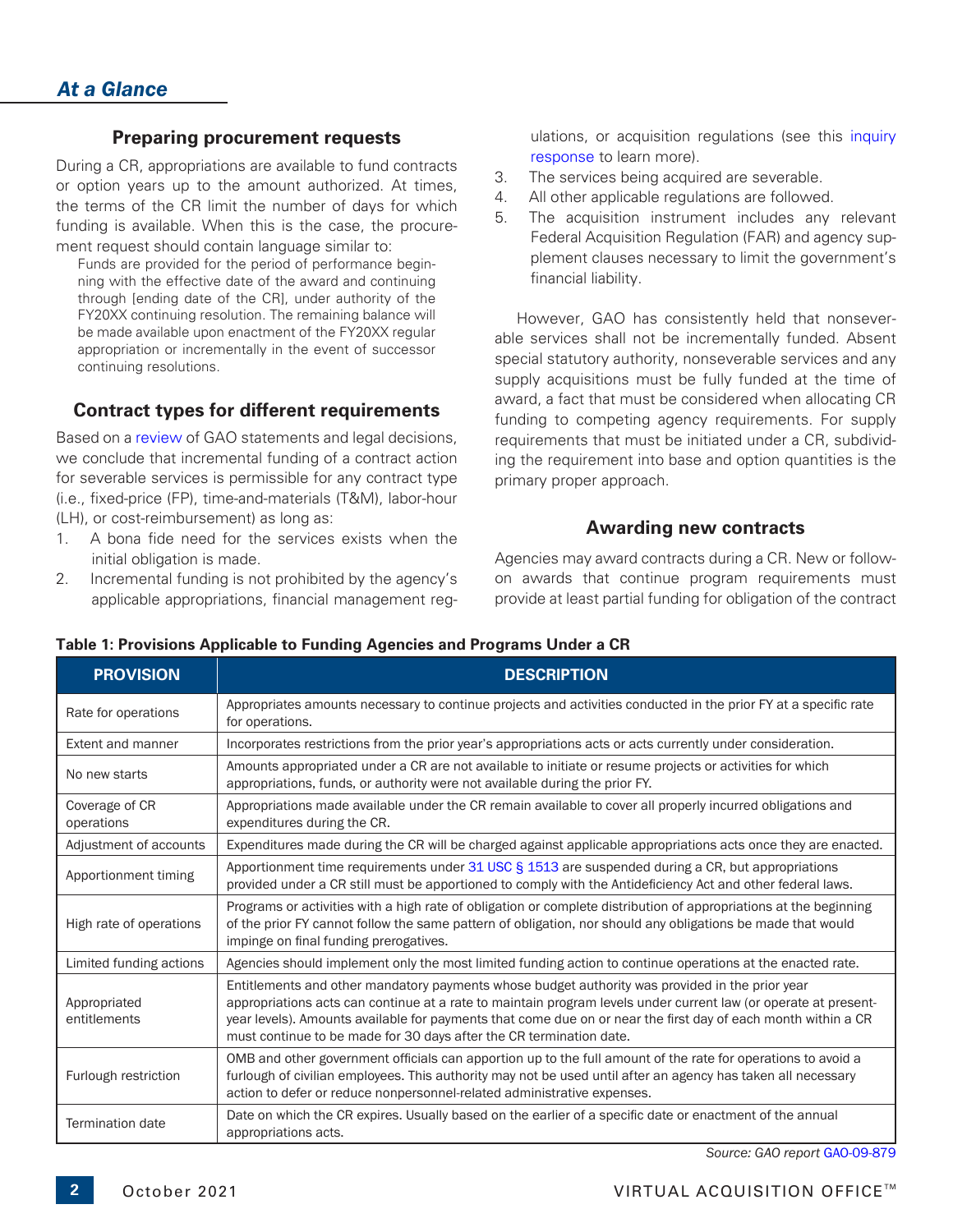# [FAR 52.232-18](https://www.acquisition.gov/far/part-52#FAR_52_232_18) Availability of Funds

Funds are not presently available for this contract. The Government's obligation under this contract is contingent upon the availability of appropriated funds from which payment for contract purposes can be made. No legal liability on the part of the Government for any payment may arise until funds are made available to the Contracting Officer for this contract and until the Contractor receives notice of such availability, to be confirmed in writing by the Contracting Officer. Do not use as is.

consistent with the terms of the CR and the funds it makes available. Awards for supply or nonseverable services must fully fund all firm performance/delivery requirements, but if the award is for severable services, the available funding will necessarily be limited to the amount needed for performance of the services during the period covered by the CR, so the award may need to be incrementally funded, subject to meeting the five conditions on page 2. With respect to condition #5, the FAR and agency supplements do not contain any standard clauses specifically applicable to incrementally funding a contract award under a CR. However, [FAR 32.703-2](https://www.acquisition.gov/far/part-32#FAR_32_703_2) requires that contracting officers (COs/KOs for the Department of Defense (DoD)):

- Include [FAR 52.232-18](https://www.acquisition.gov/far/part-52#FAR_52_232_18) for operation and maintenance (O&M) and continuing services (e.g., rentals, utilities, and supply items not financed by stock funds) necessary for normal operations and for which Congress previously had consistently appropriated funds, unless specific statutory authority permits applicability to other requirements.
- Include [FAR 52.232-19](https://www.acquisition.gov/far/part-52#FAR_52_232_19) if the contract is a one-year indefinite-quantity or requirements contract for services funded by annual appropriations and extends beyond the FY in which it begins.

Some COs have invoked FAR 52.232-18 to address CRs in the past. Nonetheless, since the clause was not written for that purpose, it provides less-than-optimal protection of the government's interests in these unique situations.

[FAR 52.232-19](https://www.acquisition.gov/far/part-52#FAR_52_232_19) Availability of Funds for the Next Fiscal Year Funds are not presently available for performance under this contract beyond \_\_. The Government's obligation for performance of this contract beyond that date is contingent upon the availability of appropriated funds from which payment for contract purposes can be made. No legal liability on the part of the Government for any payment may arise for performance under this contract beyond \_\_, until funds are made available to the Contracting Officer for performance and until the Contractor receives notice of availability, to be confirmed in writing by the Contracting Officer. Do not use as is.

The risk of future problems can be minimized if COs include a directly applicable special provision that communicates the government's intentions under a CR. Some of the language of FAR 52.232-18 may be adopted as a starting point, but we believe a superior starting point would be FAR 52.232-19, because it is written for a situation in which some funding is obligated but that as of a specified later date additional funds must be obligated to enable performance to continue or finish. However, a suitable clause also needs to expressly limit the government's financial obligation under the contract to the amount of funding already available and the contractor's authorization to perform under the existing obligation so it doesn't exceed the CR timeframe. The provision should identify that neither the funding limit nor performance time frame may be exceeded without explicit, written direction of the CO. Once a new budget authority has been passed, the contract must be modified to fund any remaining period covered by the new budget authority.

Successive CRs may require COs to issue successive modifications to incrementally fund a contract. Remember, however, that absent specific congressional authority, an award for a new initiative or project (as defined earlier) cannot be funded during a CR.

# **Exercising options**

COs may also exercise options under existing contracts during a CR to fund an ongoing project or activity. If the option exercise is for severable services that will have to

**3**